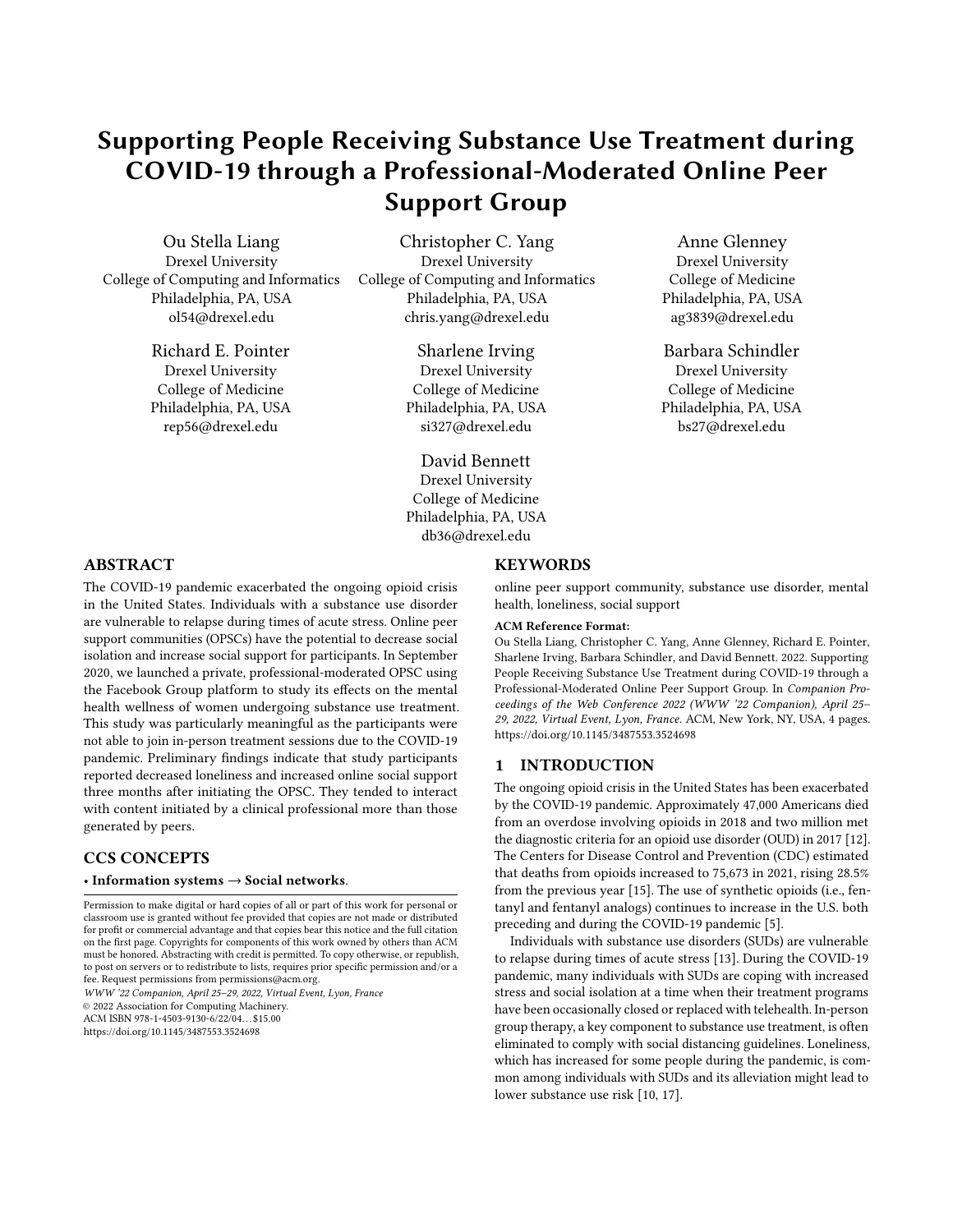The World Health Organization (WHO) recognizes peer support as a promising approach in chronic disease management and health promotion [\[3\]](#page-2-4). The rationale behind utilizing peer support to complement clinical care is that individuals with ongoing health conditions such as diabetes, cancer, and mental health conditions require ongoing support to navigate life circumstances that could interrupt their care regimen and potentially interfere with their recovery. Peer support can connect people who share similar conditions and lived experiences, potentially providing instrumental, informational, and emotional support in initiating and sustaining positive health behaviors. In contrast, studies have shown social isolation, both actual and perceived, to increase likelihood of mortality and morbidity [\[4,](#page-2-5) [9\]](#page-2-6).

Online peer support communities (OPSCs) allow individuals to interact with their treatment peers, thereby providing social support and even unique insights from peers that professionals may not have [\[1,](#page-2-7) [11,](#page-2-8) [14,](#page-3-3) [19\]](#page-3-4). Its online nature allows individuals to connect regardless of physical location, encouraging social interaction that is limited for many while social distancing during the pandemic. With regard to the OPSC format, a study found participants with weight loss goals perceived higher levels of functional social support in a Facebook-based OPSC than those in an anonymous online forum format, possibly owning to the identified user profiles of Facebook that makes people feel that they are connecting with "real" people [\[20\]](#page-3-5).

A concern with identified OPSCs, however, is whether people would be open to discussing sensitive and potentially stigmatizing health conditions such as substance use. Andalibi found that sensitive self-disclosure of pregnancy loss to one's existing network on Facebook may transform interpersonal relationships to become more supportive, especially if a self-disclosure was reciprocated [\[2\]](#page-2-9). Another study of a private Facebook group for people living with HIV suggested that while participants perceived improvement in overall well-being and social support, the participation level was low due to the lack of social media use experience and privacy concerns [\[6\]](#page-2-10).

Professional-moderated OPSCs provide access to clinical staff, creating a novel way for individuals to remain in contact with both their treatment peers and staff. A meta-analysis found that professional-led psychotherapy and exercise programs were more effective in reducing depressive symptoms than peer support group discussions [\[19\]](#page-3-4). A systematic review also suggested that professional moderation could be used to mitigate the potential risk of triggering comments in self-led OPSCs [\[18\]](#page-3-6).

To summarize, OPSCs have been found to increase perceived social support for participants, which is critical for the self-management of mental health, but a lack of professional supervision may render participants vulnerable to misinformation or triggering comments. Less is known about whether identified, professional-led OPSCs can be a viable supplementary resource for people undergoing substance use treatment. In September 2020, we launched a private OPSC using the FaceBook Group platform with the goals of providing additional support for patients in an outpatient substance use treatment program whose regular programming had switched to telehealth due to the COVID pandemic, as well as gathering data on the association between OPSC participation and clinical outcomes.

We hypothesized that the OPSC may increase participants' perceived social support and decrease loneliness. Next, we will share our study protocol and report preliminary study results.

### 2 STUDY PROTOCOL

Participant Recruitment: Patients were recruited from an outpatient substance use treatment program for women in Philadelphia, PA, USA. They were approached via phone by research staff regarding their interest in participating in a private OPSC. Within one week of enrollment, participants completed all baseline measures. Measures were administered as phone interviews by research staff. Study participants received a \$25 gift card for completing the surveys at intake and during follow-up. The study was approved by the Drexel University Institutional Review Board (Protocol Number 1907007282).

OPSC Intervention: A private group was set up on Facebook with the privacy setting that only current members of the group could view members and activities within the group. A direct link to join the group was sent to study participants. A credentialed substance use counsellor initiated weekly discussion topics related to substance use recovery, coping skills and wellness. The OPSC also featured daily inspirational messages and COVID-19 best practices generated by research staff. Participants were encouraged, but not obligated, to participate in the discussions and to interact with each other via posting at any time of the day. The discussions were moderated by staff to address informational questions and to provide additional support as needed. Participants agreed to adhere to community guidelines before entering the OPSC.

Measures: Loneliness, online social support, and COVID-19 impact were assessed. The Loneliness Scale-6 (LS-6) [\[7\]](#page-2-11) is a 6-item measure of a respondent's overall sense of loneliness. The Online Social Support Scale (OSSS) [\[16\]](#page-3-7) assesses perceived social support obtained while engaging with online social media sites. The Epidemic-Pandemic Impact Inventory (EPII) [\[8\]](#page-2-12) is a 92-item measure that assesses a wide range of impact of the COVID-19 pandemic on individuals' physical health, social activities and home life. A composite score can be used to assess the overall impact of COVID-19 experienced by a respondent. The LS-6 and OSSS were re-administered three months after participants enrolled in the OPSC. In addition, we tabulated participants' OPSC participation frequency over the three months following enrollment.

#### 3 PRELIMINARY STUDY RESULTS

Thirteen women attending the treatment program participated in the OPSC (mean age = 40.2 years,  $SD = 13.1$ , range: 24-71; 85% Black, 8% Latino, 8% White). Over three months, the study participants generated 53 posts, 187 comments, and 388 likes. Compared to posting, they were more likely to comment ( $\chi^2$  = 74.82, p < 0.001) or like ( $\chi_1^2 = 254.48$ , p < 0.001) others' messages.

The weekly discussion topics initiated by the counselor received 101 comments ( $M = 3.7$ ,  $SD = 2.8$ ) and 84 likes ( $M = 0.7$ ,  $SD = 1.3$ ) from study participants, whereas daily motivational messages and health tips created by staff received 45 comments ( $M = 0.4$ ,  $SD =$ 1.0) and 199 likes ( $M = 1.1$ ,  $SD = 1.1$ ) from participants. Messages originated by study participants received 40 comments ( $M = 0.8$ ,  $SD = 1.9$ ) and 105 likes ( $M = 0.4$ ,  $SD = 1.0$ ) from peers. Unpaired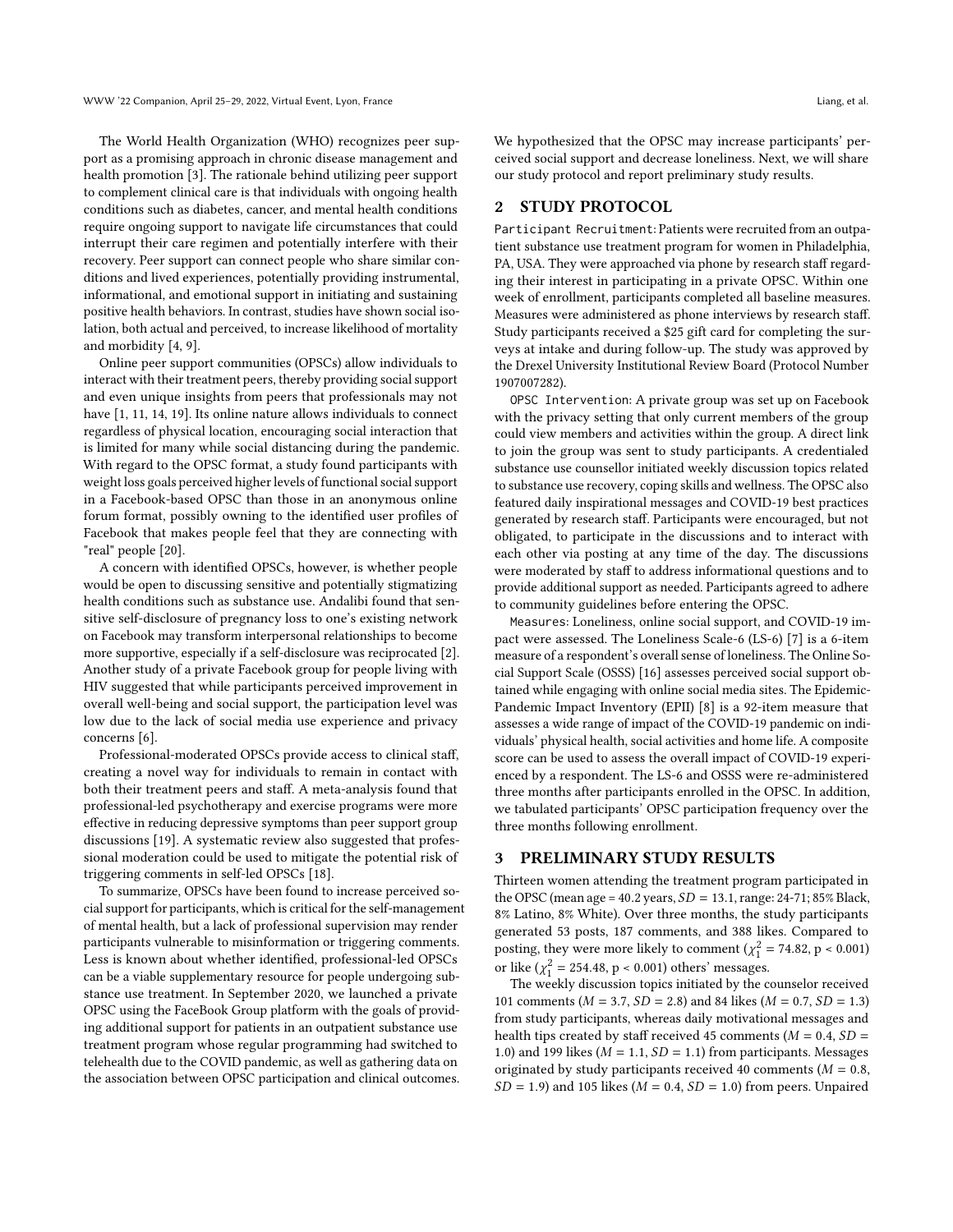two-sample Wilcoxon tests suggested that the study participants commented on the counselor's posts ( $p < 0.001$ ) and liked the staff's posts ( $p < 0.001$ ) significantly more than they did on peergenerated content.

Women who reported greater loneliness also reported experiencing greater impact from the COVID pandemic ( $\rho = 0.55$ ,  $p = 0.05$ ) and less social support from online sources at study intake ( $ρ = −0.57$ ,  $p = 0.04$ ). Among the eleven participants who completed assessments at both baseline and three-month followup, loneliness decreased by 18% ( $M = 3.0$ ,  $SD = 1.7$  at baseline;  $M = 2.4$ ,  $SD = 1.4$  at three-month follow-up) while perceived online social support increased by 30% ( $M = 90.6$ ,  $SD = 36.3$  at baseline;  $M = 117.8$ ,  $SD = 27.4$  at three-month follow-up). We did not test for statistical significance of these changes due to the small sample size.

## 4 DISCUSSIONS AND CONCLUSION

Our study provides initial data on the impact of a professionalmoderated, identified OPSC for people receiving substance use treatment. In terms of participation patterns, we found that not only were the study participants more inclined to make a comment instead of originating a post, they tended to interact with content initiated by the counselor and staff more than those generated by peers. This provides evidence that professional-moderated OPSCs may be more effective than self-led groups in engaging participation. The overall participation level was low considering, on average, participants made only 0.21 messages (post or comment) per day per person. This is consistent with previous studies that suggest privacy concerns and lack of technology experience may hinder participation in identified OPSCs for sensitive health conditions.

Despite the low level of active participation, we did find that participants in the OPSC enhanced their perceived social support while reporting decreased loneliness. This suggests that those who opted for silent participation, i.e., reviewing group activities without active response in the form of posting may also benefit from the OPSC. Further research, however, is needed both to identify ways to enhance participant engagement in the OPSC as well as to examine the extent that the OPSC, and not competing experiences, might be responsible for observed changes.

To conclude, the current study shows promising results that a professional-moderated OPSC may serve as a social support resource for individuals in an outpatient substance use treatment program. Our next step is to expand the program enrollment to increase the study sample size and to test ways to enhance engagement with continued professional support. With the significant shift to telehealth during the COVID-19 pandemic, there is an expectation that remote components of substance use treatment will continue and will need to be evidence-based to be sustainable. Outcomes of an expanded study of OPSCs may support its need with the expectation that there will be healthcare insurance coverage to ensure its efficacy into the future. In addition, the multiple challenges faced by individuals in SUD recovery can limit time available to participate in onsite group treatment. The use of an asynchronous OPSC could become a strong compliment and component to traditional onsite treatment.

## ACKNOWLEDGMENTS

We thank Anna Yang, Tuan Phan Nguyen, and Joy Yang for their help on the project. We thank the Drexel University Office of Research & Innovation's COVID-19 Rapid Response Research & Development Award for support. This work was supported in part by the National Science Foundation under the Grants NSF-1741306 and IIS-1650531. Any opinions, and conclusions or recommendations expressed in this material are those of the author(s) and do not necessarily reflect the views of the National Science Foundation. This work was in part supported by the Substance Abuse and Mental Health Services Administration under the Grant TI081469. The views and opinions contained in the publication do not necessarily reflect those of SAMHSA or the U.S. Department of Health and Human Services, and should not be construed as such.

## REFERENCES

- <span id="page-2-7"></span>[1] Kathina Ali, Louise Farrer, Amelia Gulliver, and Kathleen M. Griffiths. 2015. Online Peer-to-Peer Support for Young People With Mental Health Problems: A Systematic Review. JMIR Mental Health 2, 2 (May 2015), e4418. [https://doi.org/](https://doi.org/10.2196/mental.4418) [10.2196/mental.4418](https://doi.org/10.2196/mental.4418) Company: JMIR Mental Health Distributor: JMIR Mental Health Institution: JMIR Mental Health Label: JMIR Mental Health Publisher: JMIR Publications Inc., Toronto, Canada.
- <span id="page-2-9"></span>[2] Nazanin Andalibi. 2019. What Happens After Disclosing Stigmatized Experiences on Identified Social Media: Individual, Dyadic, and Social/Network Outcomes. In Proceedings of the 2019 CHI Conference on Human Factors in Computing Systems - CHI '19. ACM Press, Glasgow, Scotland Uk, 1–15. [https://doi.org/10.1145/](https://doi.org/10.1145/3290605.3300367) [3290605.3300367](https://doi.org/10.1145/3290605.3300367) ZSCC: 0000028.
- <span id="page-2-4"></span>[3] Renée I Boothroyd and Edwin B Fisher. 2010. Peers for Progress: promoting peer support for health around the world. Family Practice 27, suppl\_1 (June 2010), i62–i68.<https://doi.org/10.1093/fampra/cmq017>
- <span id="page-2-5"></span>John T. Cacioppo, Louise C. Hawkley, Greg J. Norman, and Gary G. Berntson. 2011. Social Isolation. Annals of the New York Academy of Sciences 1231, 1 (2011), 17–22.<https://doi.org/10.1111/j.1749-6632.2011.06028.x>
- <span id="page-2-1"></span>[5] Daniel Ciccarone. 2021. The rise of illicit fentanyls, stimulants and the fourth wave of the opioid overdose crisis. Current Opinion in Psychiatry 34, 4 (July 2021), 344–350.<https://doi.org/10.1097/YCO.0000000000000717>
- <span id="page-2-10"></span>[6] Haley Cooper, Susan Reif, Sara Shilling, and Elena Wilson. 2021. Social media support group: Implementation and evaluation. AIDS Care 33, 4 (April 2021), 502–506.<https://doi.org/10.1080/09540121.2020.1748171> Publisher: Taylor & Francis \_eprint: https://doi.org/10.1080/09540121.2020.1748171.
- <span id="page-2-11"></span>[7] Jenny De Jong Gierveld and Theo Van Tilburg. 2006. A 6-Item Scale for Overall, Emotional, and Social Loneliness: Confirmatory Tests on Survey Data. Research on Aging 28, 5 (Sept. 2006), 582–598.<https://doi.org/10.1177/0164027506289723> Publisher: SAGE Publications Inc.
- <span id="page-2-12"></span>[8] Damion J Grasso, Margaret J Briggs-Gowan, Julian D Ford, and AS Carter. 2020. The epidemic–pandemic impacts inventory (EPII). University of Connecticut School of Medicine (2020).
- <span id="page-2-6"></span>Julianne Holt-Lunstad, Timothy B. Smith, Mark Baker, Tyler Harris, and David Stephenson. 2015. Loneliness and Social Isolation as Risk Factors for Mortality: A Meta-Analytic Review. Perspectives on Psychological Science 10, 2 (March 2015), 227–237.<https://doi.org/10.1177/1745691614568352>
- <span id="page-2-3"></span>[10] Isabella Ingram, Peter J. Kelly, Frank P. Deane, Amanda L. Baker, Melvin C. W. Goh, Dayle K. Raftery, and Genevieve A. Dingle. 2020. Loneliness among people with substance use problems: A narrative systematic review. Drug and Alcohol Review 39, 5 (2020), 447–483.<https://doi.org/10.1111/dar.13064> \_eprint: https://onlinelibrary.wiley.com/doi/pdf/10.1111/dar.13064.
- <span id="page-2-8"></span>[11] Ou Stella Liang, Yunan Chen, David S. Bennett, and Christopher C. Yang. 2021. Identifying Self-Management Support Needs for Pregnant Women With Opioid Misuse in Online Health Communities: Mixed Methods Analysis of Web Posts. Journal of Medical Internet Research 23, 2 (Feb. 2021), e18296. [https://doi.org/10.](https://doi.org/10.2196/18296) [2196/18296](https://doi.org/10.2196/18296) Company: Journal of Medical Internet Research Distributor: Journal of Medical Internet Research Institution: Journal of Medical Internet Research Label: Journal of Medical Internet Research Publisher: JMIR Publications Inc., Toronto, Canada.
- <span id="page-2-0"></span>[12] Feijun Luo, Mengyao Li, and Curtis Florence. 2021. State-Level Economic Costs of Opioid Use Disorder and Fatal Opioid Overdose — United States, 2017. Morbidity and Mortality Weekly Report 70, 15 (April 2021), 541–546. [https://doi.org/10.](https://doi.org/10.15585/mmwr.mm7015a1) [15585/mmwr.mm7015a1](https://doi.org/10.15585/mmwr.mm7015a1)
- <span id="page-2-2"></span>[13] Sean Esteban McCabe, James A. Cranford, and Carol J. Boyd. 2016. Stressful Events and Other Predictors of Remission from Drug Dependence in the United States: Longitudinal Results from a National Survey. Journal of Substance Abuse